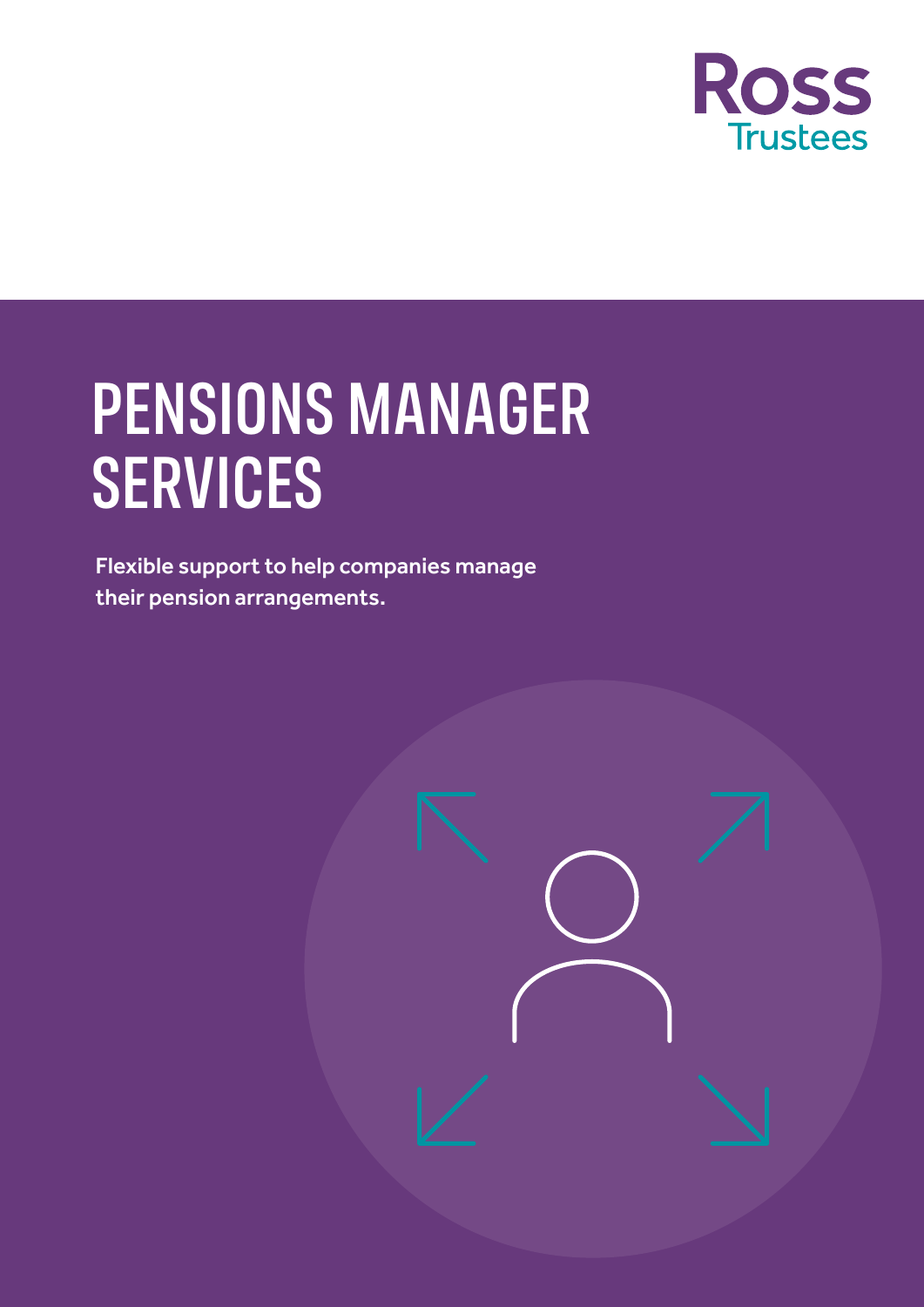## PENSIONS MANAGER **SERVICES**

Flexible support to help companies manage their pension arrangements.

## GOOD, BETTER, BEST.

The Pensions Manger plays a critical role in the leadership of the scheme. They act as the main interface between the Company and the Trustee, ensuring that pension schemes operate efficiently and that excellent scheme governance is achieved in line with the pensions strategy.

A truly effective Pensions Manager needs to be able to stay strategic and drive through projects and initiatives whilst rolling up their sleeves and immersing themselves in all aspects of the pensions mix.

The best Pensions Managers balance all of these duties whilst acting as an experienced intermediary and a skilled mediator. Not always straightforward.

This is where Ross Trustees can help. We offer an outsourced pensions manager with first-class industry experience and first-hand knowledge of what works well elsewhere. Whether it is a short-term project or long-term appointment, we have the right individual or the right team.

## FLEXIBLE SERVICES

Outsourcing your Pensions Manager can alleviate pressures on your HR and Finance teams and headcount. Our Pensions Manager support is agile and flexes around your specific requirements.

Our independent, expert team can work on an ongoing or on an interim basis. We can base ourselves at your company's office or work remotely. We are able to provide strategic, high-level input or feet on the ground support to resource projects.

It can be a Company Pensions Manager appointed by the Company, or a Trustee Pensions Manager appointed by the Trustees.

Working with all parties, the range of services includes:

- Developing and executing a strategy based on practical experience of working with other schemes
- Dealing with all day-to-day, business as usual pensions related matters
- Project or initiative support strategic direction or executing against a plan
- Attendance at Trustee, sub-committee and company pensions meetings
- Reporting to HR and Finance across a number of metrics
- Member communications and liaison.

"We are able to provide strategic, high-level input or feet on the ground support."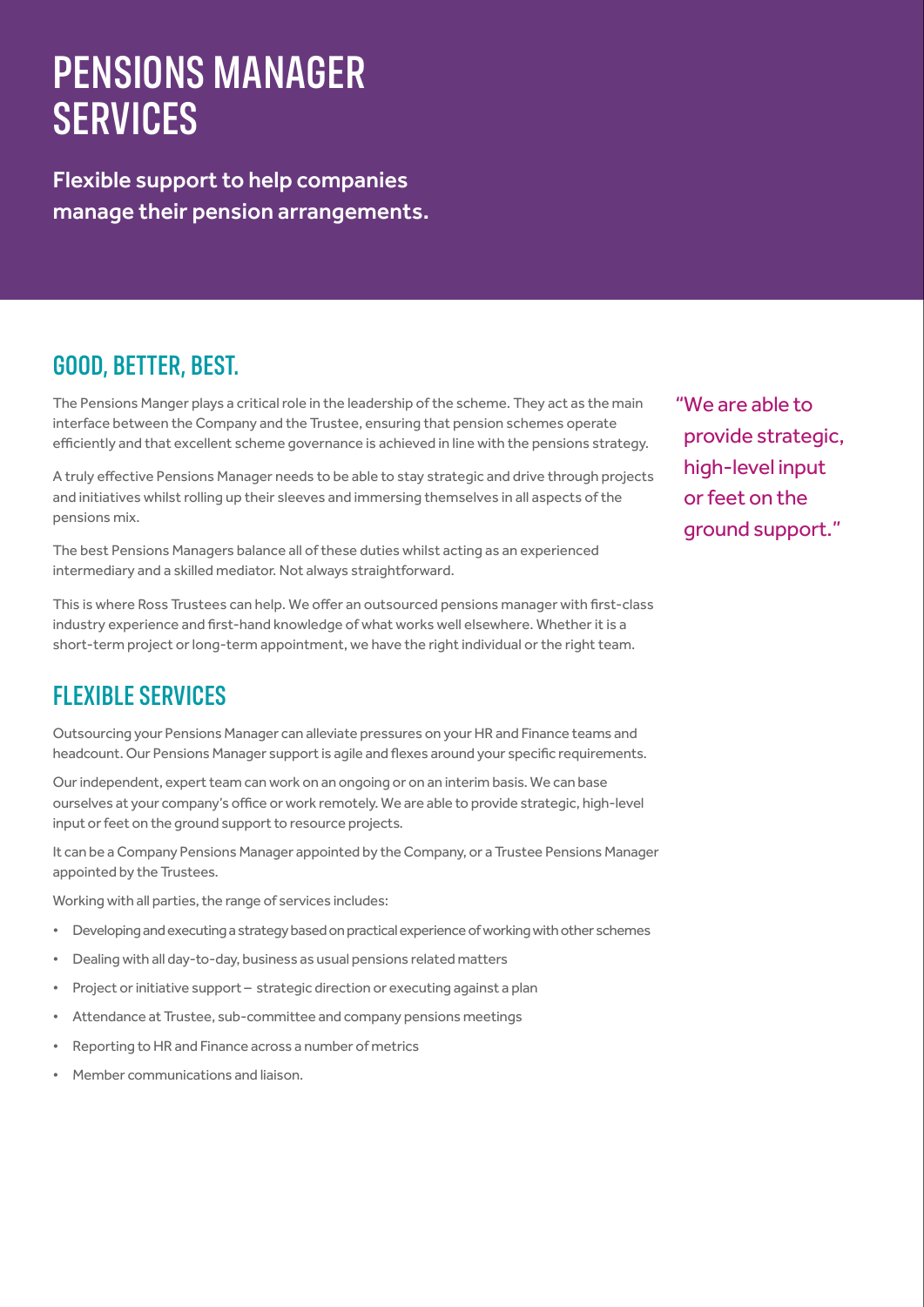## WHY ROSS TRUSTEES?

#### BEST PRACTICE

Our multi-levelled team ensures the right person for the right job at the right cost; we can operate using an agreed hourly rate or a fixed budget to cover the scope of services that you require.

#### **EXPERIENCE**

The Pensions Manager is a key role which we ensure is executed by high quality specialists. Our team has over 70 years' combined experience as Pensions Managers gained from a variety of backgrounds, including in-house and seconded experience.

#### INDEPENDENCE

With no affiliations to other pensions advisers and consultancies, we work effectively with other firms and advisers from across the pensions world. We provide an objective view and hold advisers accountable.

#### **KNOWLEDGE**

Our experience spans all types of pension arrangements – defined benefit and defined contribution schemes, GPPPs and Authorised DC Master Trusts. We fully understand pensions issues, including life insurance, income protection and auto-enrolment.

#### VALUE

We control your spend through close management of budgets and use a robust framework to review and track costs. We challenge based upon experience with similar schemes and add value with an independent viewpoint.

### OUR CREDENTIALS

- Designed and implemented a new strategic vision for the pension scheme for the Company and the Trustee, partnering with the Chief Financial Officer and Chair of the Trustee Board
- Guided Trustee Boards through complex discussion with the Pensions Regulator
- Transformed governance structures resulting in improved strategic and operational decisions
- Influenced valuation negotiations to ensure a satisfactory outcome was reached for both the Company and the Trustees, despite starting from very different positions
- Raised standards on pensions administration, resulting in improved member outcomes.

"We offer an outsourced pensions manager with first-class industry experience and first-hand knowledge of what works well elsewhere."